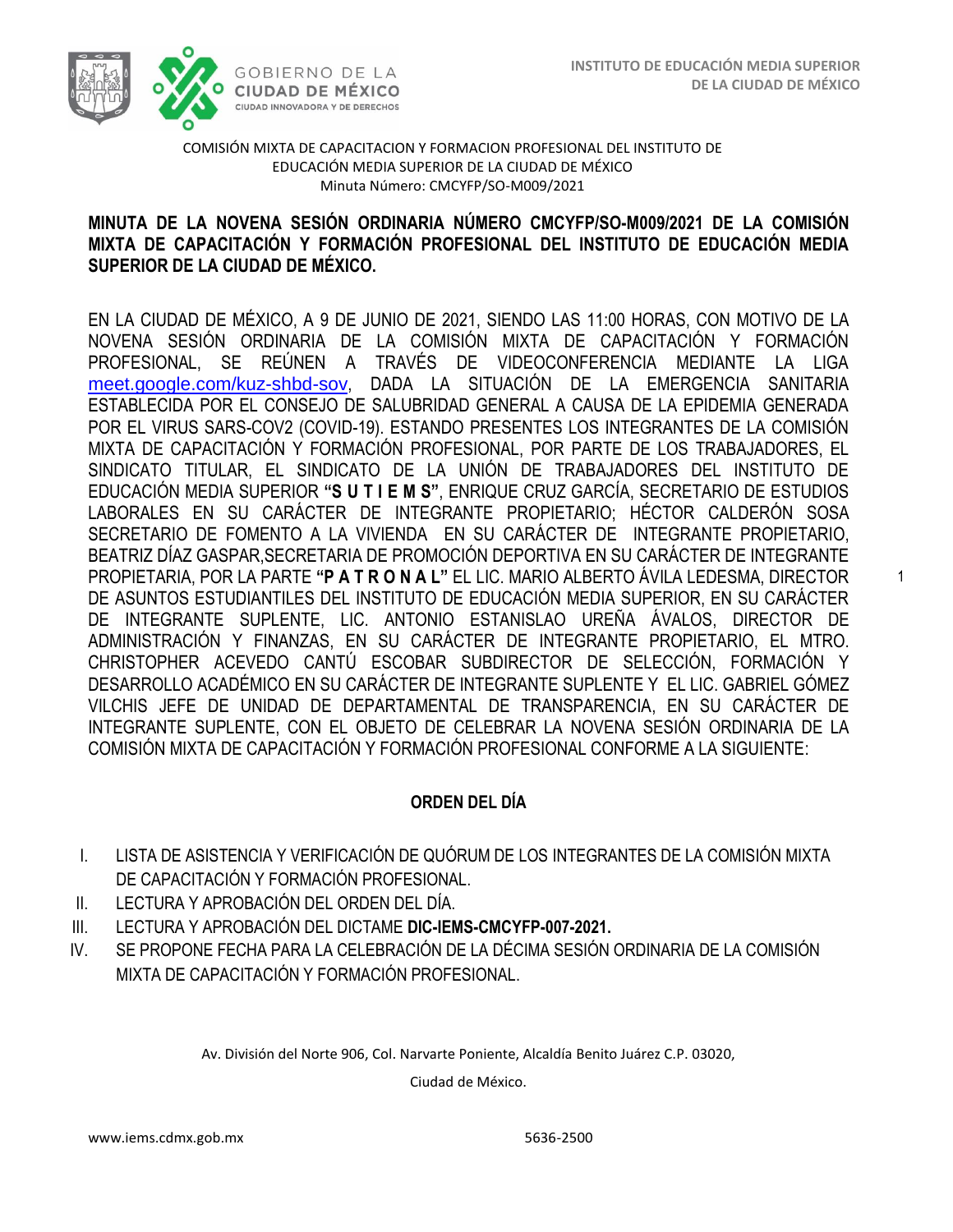

#### COMISIÓN MIXTA DE CAPACITACION Y FORMACION PROFESIONAL DEL INSTITUTO DE EDUCACIÓN MEDIA SUPERIOR DE LA CIUDAD DE MÉXICO Minuta Número: CMCYFP/SO-M009/2021

#### **M I N U T A**

 **PRIMERO. -** DE ACUERDO CON LA LISTA DE ASISTENCIA DE LOS INTEGRANTES DE LA COMISIÓN, EXISTE QUÓRUM LEGAL VÁLIDO PARA LLEVAR A CABO NOVENA SESIÓN ORDINARIA DE LA COMISIÓN MIXTA DE CAPACITACIÓN Y FORMACIÓN PROFESIONAL.

**SEGUNDO. -** PREVIA LECTURA SE APRUEBA EL ORDEN DEL DÍA PROPUESTO POR LOS INTEGRANTES.

**TERCERO. -**LOS INTEGRANTES DE LA COMISIÓN MIXTA DE CAPACITACIÓN Y FORMACIÓN PROFESIONAL APRUEBAN EN TODAS Y CADA UNA DE SUS PARTES EL DICTAMEN **DIC-IEMS-CMCYFP-07-2020** PARA TODOS LOS EFECTOS ADMINISTRATIVOS CORRESPONDIENTES.

**CUARTO. -** SE ACUERDA FECHA PARA LA CELEBRACIÓN DE LA DECIMA SESIÓN ORDINARIA DE LA COMISIÓN MIXTA DE CAPACITACIÓN Y FORMACIÓN PROFESIONAL EL 23 DE JUNIO DE 2021, A LAS 11:00 HRS. SE ENVIARÁ MEDIANTE CORREO ELECTRÓNICO LA LIGA DE LA VIDEOCONFERENCIA A LOS INTEGRANTES, PREVIO A LA SESIÓN RESPECTIVA.

**QUINTO. -** LOS ACUERDOS TOMADOS EN LA PRESENTE SESIÓN, SON VÁLIDOS Y SURTIRÁN SUS EFECTOS LEGALES Y JURÍDICOS EN TÉRMINOS DE LO DISPUESTO POR EL NUMERAL TERCERO. PÁRRAFO SÉPTIMO Y OCTAVO DEL "ACUERDO POR EL QUE SE AUTORIZA EL USO DE MEDIOS REMOTOS TECNOLÓGICOS DE COMUNICACIÓN COMO MEDIOS OFICIALES PARA CONTINUAR CON LAS SESIONES DE LOS ÓRGANOS COLEGIADOS EN LA DEPENDENCIA, ÓRGANOS DESCONCENTRADOS, ENTIDADES DE LA ADMINISTRACIÓN PÚBLICA Y ALCALDÍAS DE LA CIUDAD DE MÉXICO, CON MOTIVO DE LA EMERGENCIA SANITARIA POR CAUSAS DE FUERZA MAYOR DEL CONSEJO DE SALUD DE LA CIUDAD DE MÉXICO", PUBLICADO EN LA GACETA OFICIAL DE LA CIUDAD DE MÉXICO EL 06 DE ABRIL DE 2020.

**SEXTO. -** AGOTADOS EN SU TOTALIDAD LOS ASUNTOS DEL ORDEN DEL DÍA, LOS INTEGRANTES DE LA COMISIÓN EXPRESARON SU CONSENTIMIENTO SIN MEDIAR ALGÚN VICIO DE LA VOLUNTAD, RESPECTO DE LA MINUTA EMITIDA. LA QUE SURTIRÁ EFECTOS LEGALES A PARTIR DE SU PUBLICACIÓN EN LA PÁGINA OFICIAL DEL INSTITUTO DE CONFORMIDAD CON EL NUMERAL QUINTO LA PRESENTE MINUTA, Y LAS FIRMAS AUTÓGRAFAS DE LOS QUE EN EL INTERVINIERON SE ASENTARÁN UNA VEZ TERMINADA LA EMERGENCIA SANITARIA.

**ESTE DOCUMENTO SE FIRMA SIENDO LAS 11: 31 HORAS DEL 9 DE JUNIO DE 2021 ---------------------------------**

**-------------------------------------------------------------------------------------------------------------------------------------------------------**

Av. División del Norte 906, Col. Narvarte Poniente, Alcaldía Benito Juárez C.P. 03020,

Ciudad de México.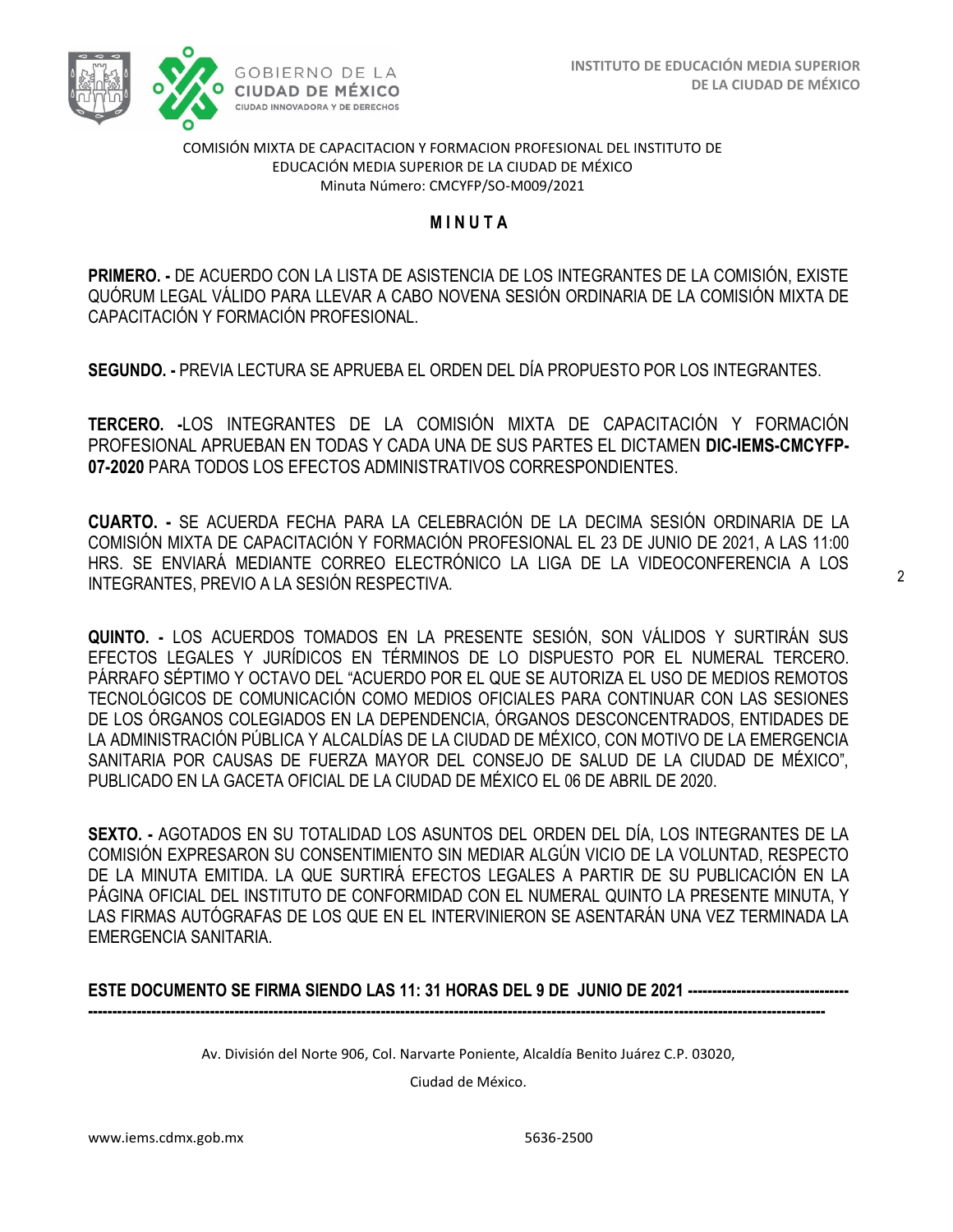

COMISIÓN MIXTA DE CAPACITACION Y FORMACION PROFESIONAL DEL INSTITUTO DE EDUCACIÓN MEDIA SUPERIOR DE LA CIUDAD DE MÉXICO Minuta Número: CMCYFP/SO-M009/2021

# **FIRMAN LAS PARTES**

# **POR PARTE DE LOS TRABAJADORES DEL IEMS**

## **BEATRIZ DÍAZ GASPAR**

## **HÉCTOR CALDERÓN SOSA**

INTEGRANTE SUPLENTE SECRETARIA DE PROMOCION DEPORTIVA DEL SINDICATO DE LA UNIÓN DE TRABAJADORES DEL INSTITUTO DE EDUCACIÓN MEDIA SUPERIOR (SUTIEMS)

INTEGRANTE PROPIETARIO SECRETARIO DE FOMENTO A LA VIVIENDA DEL SINDICATO DE LA UNIÓN DE TRABAJADORES DEL INSTITUTO DE EDUCACIÓN MEDIA SUPERIOR (SUTIEMS)

# **ENRIQUE CRUZ GARCÍA**

INTEGRANTE PROPIETARIO SECRETARIO DE ESTUDIOS LABORALES DEL SINDICATO DE LA UNIÓN DE TRABAJADORES DEL INSTITUTO DE EDUCACIÓN MEDIA SUPERIOR (SUTIEMS)

Av. División del Norte 906, Col. Narvarte Poniente, Alcaldía Benito Juárez C.P. 03020,

Ciudad de México.